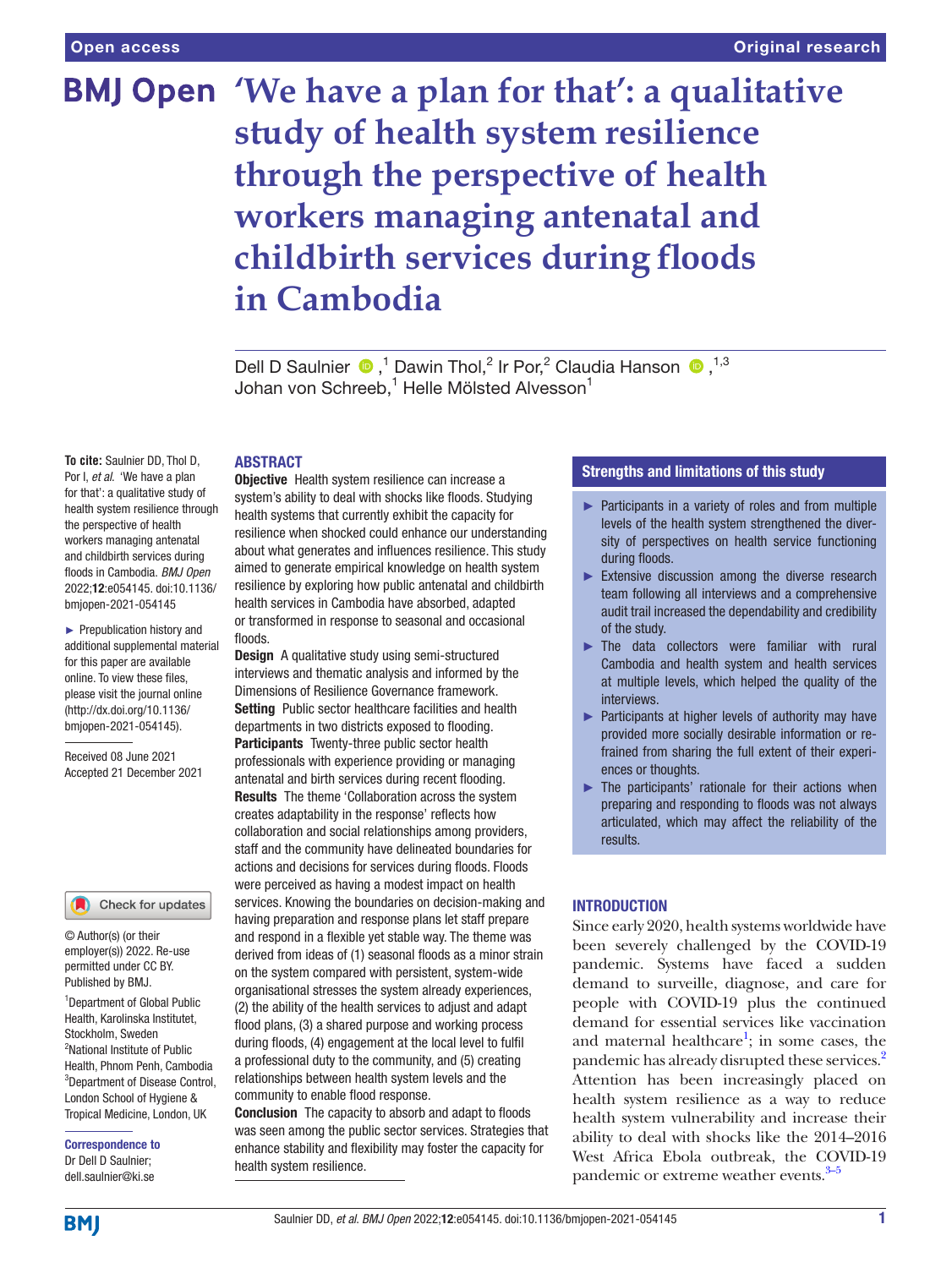Extreme weather events are projected to become more frequent and severe as a consequence of climate change, including an increase in floods. $6$  By the end of the century, an additional 2.3 billion people are expected to be at risk of flooding.<sup>[7](#page-8-4)</sup> The health impacts of floods are diverse, from direct mortality and morbidity to indirect poor health from their impact on societal functioning. $89$  Health systems, crucial to managing the health of the population, are also directly and indirectly impacted by floods. $9-11$ 

Resilient health systems have the capacity to continue delivering health services when shocked or stressed, responding and adapting to the new health needs created by the shock or stress and to the routine health needs of the population.<sup>[3 12 13](#page-8-2)</sup> Systems are exposed to shocks sudden or extreme external phenomena that impact healthcare demand and health system resources—and to chronic, internal stresses that continually challenge the system's functioning, like persistent under funding.<sup>14</sup> Health systems that are exposed to severe shocks will need to undergo a greater degree of change to be resilient than systems that are exposed to less severe shocks and stresses.<sup>[15](#page-8-8)</sup>

To date, the literature has focused on how to define and understand the concept of health system resilience; less has been published on how resilience can be gener-ated.<sup>[5 14 16](#page-8-9)</sup> Exploring what makes health systems resilient in real-world situations is necessary to understand what capacities could foster resilience to shocks like floods.

Cambodia is regularly exposed to repeated seasonal and occasional floods, as well as flood disasters. Improving health service delivery readiness to operate during floods has been an ongoing priority for the government of Cambodia since  $2008$ ,<sup>1718</sup> and the health services have remained functional during previous flood disasters.<sup>19</sup> Concurrent with reforms that have focused on strengthening health service delivery and management, several strategic plans have been developed to enhance the health system's ability to respond to floods.<sup>17 20 21</sup> This study therefore aims to understand how health system resilience is generated by exploring the capacity of the Cambodian health system to absorb, adapt and transform

during floods. We sought to understand how healthcare workers in public sector health facilities and health departments are able to continue providing health services during seasonal and occasional floods using antenatal and childbirth services as indicators of routine and new health needs, respectively.<sup>[22 23](#page-9-1)</sup>

## Conceptual framework

The study was designed using the Dimensions of Resilience Governance framework.<sup>24</sup> The framework argues that a health system's ability to manage shocks and stress is dependent on the ability of the system and the people within it to manage four other capacities: (1) the ability to access, integrate and process *knowledge* from inside and outside the health system; (2) the ability to adapt in response by taking actions and decisions to anticipate and cope with *uncertainty*; (3) the capacity to manage interactions at multiple levels of the health system and with other systems (*interdependence*); and (4) the capacity to engage with users and communities to create a socially and contextually accepted system (*legitimacy*).<sup>24</sup> Health systems can then absorb shocks or stress using existing strategies and resources, adapt to them by temporarily adjusting how resources are used or transform the structure of the system in the long term to avoid them altogether.<sup>5</sup> 25 26

# **METHODS**

## Study setting

Cambodia is a predominantly rural, lower middle-income country. Rapid economic and developmental changes increased the life expectancy from 58.4 to 68.6 years between 2000 and 2015, and maternal health and service indicators have been improving over the last 20 years [\(table](#page-1-0) 1). $^{21\,27}$  The country experiences annual, seasonal flooding along the main rivers and Tonlé Sap lake and occasional floods from monsoon rains in other regions. The National Committee for Disaster Management leads a programme for disaster management and flood response from the national to district level.<sup>[28](#page-9-4)</sup> Operational preparedness and response plans exist for multiple levels

<span id="page-1-0"></span>

| Maternal health and health service indicators in Cambodia <sup>42-44</sup><br>Table 1 |      |      |
|---------------------------------------------------------------------------------------|------|------|
|                                                                                       | 2000 | 2017 |
| Maternal mortality ratio (deaths per 100 000 live births)                             | 488  | 160  |
|                                                                                       | 2000 | 2014 |
| Per cent of women receiving antenatal care at least once                              | 43.2 | 95.2 |
| Per cent of antenatal care received at a public facility                              |      | 94.0 |
| Per cent of childbirth care at a healthcare facility                                  | 9.9  | 83.2 |
| Per cent of childbirth care at a public facility                                      |      | 68.9 |
| Per cent of childbirth care at home                                                   | 89.0 | 16.6 |
| Per cent of childbirths attended by a doctor, nurse or midwife                        | 31.8 | 89.0 |
| Per cent of childbirths by caesarean section                                          | 0.8  | 6.3  |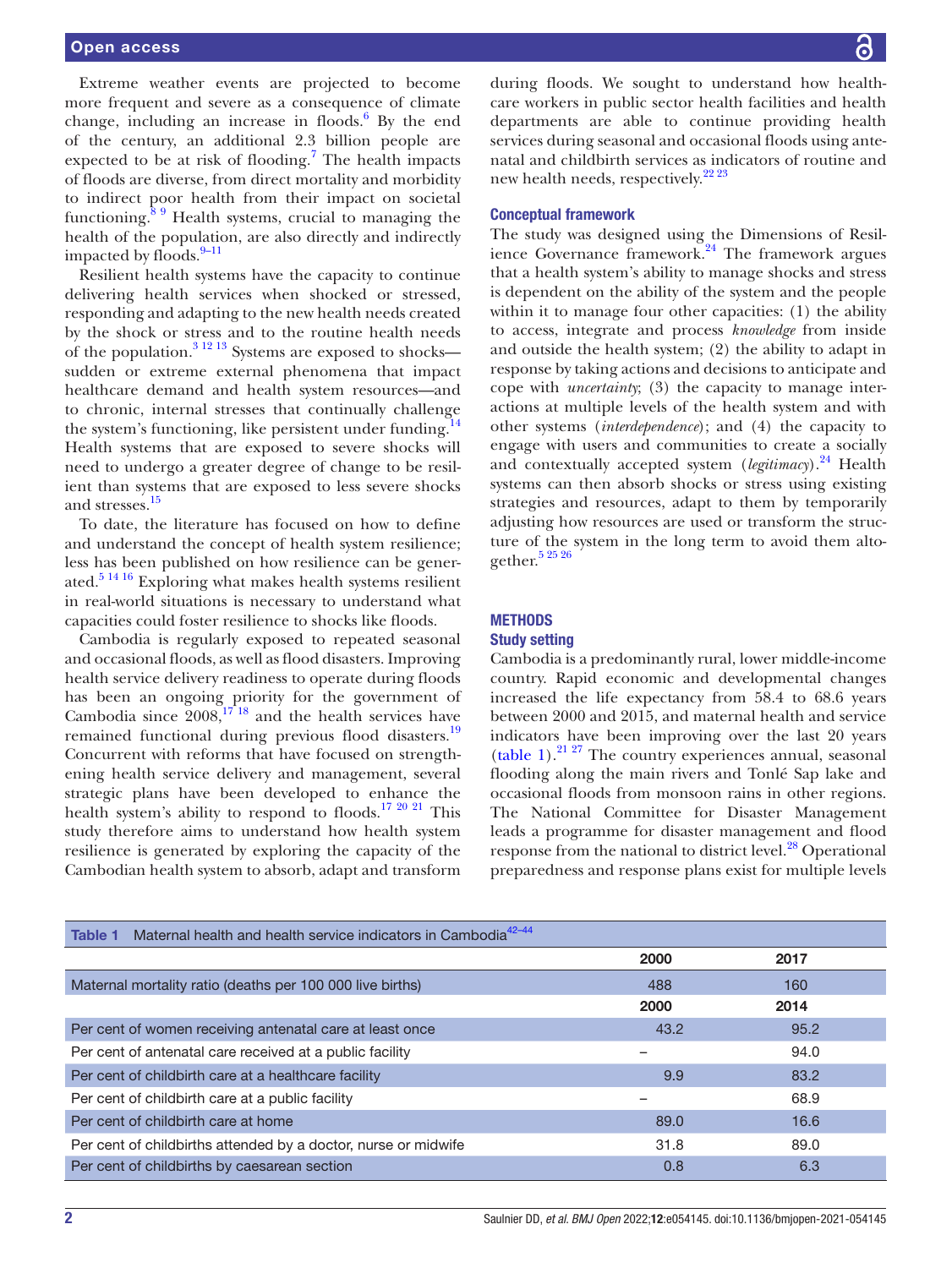# Box 1 Existing preparedness and response measures for antenatal and childbirth services during floods<sup>17</sup>

<span id="page-2-0"></span>The 2015 strategic plan for health during disasters prioritised building capacity for disaster risk reduction by strengthening governance and coordination between sectors and actors during emergencies, improving information and knowledge management and bolstering health service delivery and resources during disasters. Preparedness and response plans for health services during floods have been created for each province based on post-flood reviews and local knowledge of high-risk flood areas and the facilities within them. The plans include strategies such as stockpiling resources, surge capacity protocols and contingency budgets. Maternal health services were identified as an essential service at risk during floods, and specific strategies for antenatal and birth services include improving midwifery skills in general prior to flooding, providing medical kits with the relevant equipment to mobile outreach teams and ensuring pregnant women can be identified and evacuated during floods, if needed.

of the health system and include items such as roles and responsibilities during disasters ([box](#page-2-0) 1).

The study used antenatal and childbirth services to explore service provision. These services are indicative of how health services for new and routine health needs function during floods, even though neither pregnancy nor childbirth or emergency pregnancy complications are causally linked to floods. Pregnancy is representative of routine health needs that do not change because of floods but still require preventive and promotive care that can be planned in advance, while deliveries and complications are representative of new health needs that can occur (sometimes unexpectedly) during floods and require skilled management and emergency care.<sup>29</sup> 30

In the Cambodian health system, districts link health centres and district hospitals to the provincial level through health departments, which oversee service delivery and provide operational support. During floods, public health facilities conduct additional health promotion, education and clinical outreach, and health departments prepare resources and oversee the flood response. Routine antenatal and uncomplicated childbirth care is provided at public health centres and private clinics. Additional antenatal services and emergency obstetric care is provided at private clinics and public hospitals.<sup>[31](#page-9-7)</sup>

#### Study design, participants and recruitment

This qualitative study used semi-structured interviews to explore public sector healthcare providers and health department staff experiences in delivering and managing antenatal health services during floods. Two districts were selected: one that typically floods every year (seasonal flooding) and one that experiences floods less often (occasional flooding) to cover the main frequencies of flooding in Cambodia. $^{29}$  $^{29}$  $^{29}$  The study included five public health centres serving a population of 10 000 each, two district referral hospitals serving populations of 200 000

people, two provincial-level and two district-level health departments, two communes and the Ministry of Health. The history of flooding in the provinces and districts was first discussed with the health departments to confirm recent flooding and obtain access to the health centres. The recently flooded health centres were then visited and enrolled after confirming that their catchment areas had flooded in the previous 5months. Participants who had been working in their current role during the most recent flood were purposively selected for variety in their type of job, length of work experience, age and gender ([table](#page-3-0) 2). All health centre and hospital chiefs were invited to participate and identified eligible midwives at their facilities. Health department and commune chiefs identified eligible participants among their staff, who were invited to participate.

#### Data collection

Two female Cambodian data collectors (a midwife studying public health and a qualitative researcher and retired medical school lecturer) conducted and audio recorded 23 semi-structured interviews in Khmer. Interviews were conducted in November and December 2018 at the end of the rainy season to ensure that detailed experiences with recent flooding could be captured in the discussions. Participation was voluntary and unpaid, and all participants gave written or recorded verbal consent prior to the interviews. The interview guides [\(online supplemental file 1](https://dx.doi.org/10.1136/bmjopen-2021-054145)) were used to investigate participants' real-life experiences working with service provision and management during floods. Interview guide questions were developed from the four capacities in the Dimensions of Resilience Governance framework $24$  which were adapted into concrete questions about the participants' experiences. Participants were interviewed individually in private areas such as empty meeting rooms. The second data collector had taught five of the participants in medical school since the 1980s; she acknowledged the connections and kept the interview focused on the interview guides. The quality of the interviews was assessed continually among the team through discussion and field notes. The 23 interviews were judged as sufficient to have captured the relevant information based on the information power concept, which states that samples that hold a high degree of relevant information require a smaller number of participants.<sup>30</sup> Interviews were transcribed verbatim into Khmer and translated into English by one translator. One participant requested that part of their interview be excluded from transcription and analysis. Uncertainties and inconsistencies between the transcripts and audio files during translation were discussed with the data collectors and the first author.

#### Data analysis

A data-driven thematic analysis, $32$  where codes are chosen based on a detailed analysis of the data rather than based on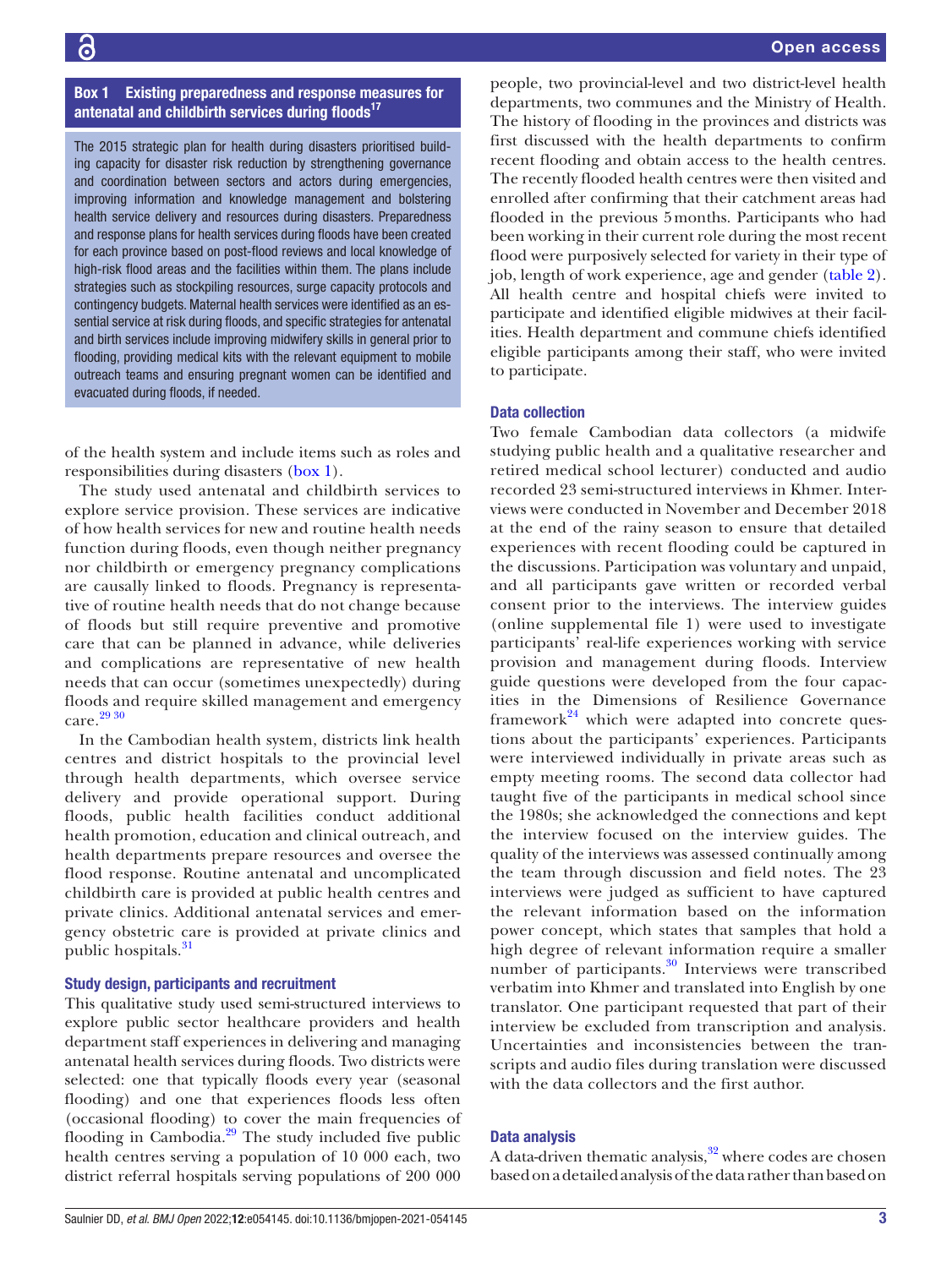<span id="page-3-0"></span>

| Characteristics of the study sites and participants<br>Table 2                          |                                  |                                                                         |                                         |                         |                                  |  |
|-----------------------------------------------------------------------------------------|----------------------------------|-------------------------------------------------------------------------|-----------------------------------------|-------------------------|----------------------------------|--|
| <b>Source</b>                                                                           | <b>District</b>                  | <b>Summary of most recent</b><br>flood                                  | <b>Professional area</b>                | Years in<br>current job | <b>Interview length</b><br>(min) |  |
| Ministry of Health                                                                      |                                  |                                                                         | Disaster management                     | 13                      | 58                               |  |
| Provincial health                                                                       | Seasonal<br>of districts flooded | June to October; one-third                                              | Maternal health                         | 15                      | 57                               |  |
| department                                                                              |                                  |                                                                         | Disaster management                     | 3                       | 61                               |  |
| <b>Provincial health</b><br>Occasional                                                  | July; half of districts          | <b>Maternal health</b>                                                  | 1                                       | 75                      |                                  |  |
| department                                                                              | flooded                          |                                                                         | Disaster management                     | 3                       | 64                               |  |
| District health<br>department                                                           | Seasonal                         | June to October; flooding<br>around all health centres                  | Disaster management                     | 22                      | 81                               |  |
| <b>District health</b><br>department                                                    | Occasional                       | Unsure of dates; flooding<br>around three health centres                | Disaster management                     | 22                      | 83                               |  |
| Commune                                                                                 | Seasonal                         | July to October; in villages                                            | Deputy commune chief                    | 4                       | 61                               |  |
| Commune                                                                                 | Occasional                       | August to October; in<br>villages                                       | Committee for Women's<br><b>Affairs</b> | 15                      | 77                               |  |
| Referral hospital<br>Seasonal                                                           |                                  | June to October; flooded<br>villages, not near hospital                 | Hospital chief                          | 12                      | 45                               |  |
|                                                                                         |                                  |                                                                         | Midwife                                 | 6                       | 47                               |  |
| Referral hospital                                                                       | Occasional                       | July to August; flooded                                                 | Health centre chief                     | 19                      | 36                               |  |
|                                                                                         |                                  | villages, not near hospital                                             | <b>Midwife</b>                          | $\overline{4}$          | 45                               |  |
| Health centre 1<br>Seasonal<br>June to October; all<br>villages in catchment<br>flooded |                                  |                                                                         | Health centre chief                     | 6 months                | 58                               |  |
|                                                                                         |                                  | Midwife                                                                 | 6                                       | 50                      |                                  |  |
| Health centre 2                                                                         | Seasonal                         | August to October                                                       | Health centre chief                     | $\overline{1}$          | 64                               |  |
|                                                                                         |                                  |                                                                         | <b>Midwife</b>                          | 28                      | 61                               |  |
| Health centre 3                                                                         | Occasional                       | September to November;<br>half of villages in<br>catchment area flooded | Health centre chief                     | 3                       | 61                               |  |
|                                                                                         |                                  |                                                                         | Midwife                                 | 3                       | 74                               |  |
| Health centre 4                                                                         | Occasional                       | August to October; 2 of 7<br>villages in catchment area<br>flooded      | Health centre chief                     | 10                      | 53                               |  |
|                                                                                         |                                  |                                                                         | <b>Midwife</b>                          | $\overline{4}$          | 77                               |  |
| Health centre 5                                                                         | Occasional                       | October to November; 2                                                  | Health centre chief                     | 18                      | 57                               |  |
|                                                                                         |                                  | of 7 villages in catchment<br>area flooded                              | Midwife                                 | 8                       | 97                               |  |

theory, was conducted in NVivo V.12 Pro. It was chosen to ensure that the theoretical concepts of the framework did not eclipse other relevant information in the data about the health system's functioning and to capture ideas that spanned multiple dimensions in the framework. Codes were developed by DDS that reflected descriptions or ideas about influences on health service delivery during floods. After coding was complete, the authors explored how the capacities of knowledge, uncertainty, interdependence and legitimacy from the framework could be influencing the relationship between codes. Categories were then created from the patterns of meaning from the datadriven coding plus the theoretical understanding gained during the previous step and a single theme was identified that captured the meaning and association between the categories. Lastly, the findings were mapped back onto the framework to illustrate how they contributed to

the framework's capacities ([figure](#page-4-0) 1).

# Patient and public involvement No patients involved.

# **RESULTS**

We identified one theme, 'Collaboration across the system creates adaptability in the response', derived from five categories ([table](#page-4-1) 3). Collaboration and social relationships appeared to create clear boundaries to decisionmaking around antenatal and birth care during floods. Both seasonal and occasional floods were discussed as strains rather than acute shocks or chronic stresses. With a firm understanding of the decision-making boundaries, providers and staff were able to prepare and respond to these floods in a flexible but stable manner, resulting in absorptive and adaptive capacity. Overarching health system and contextual changes appear to be fundamentally changing public sector service use and function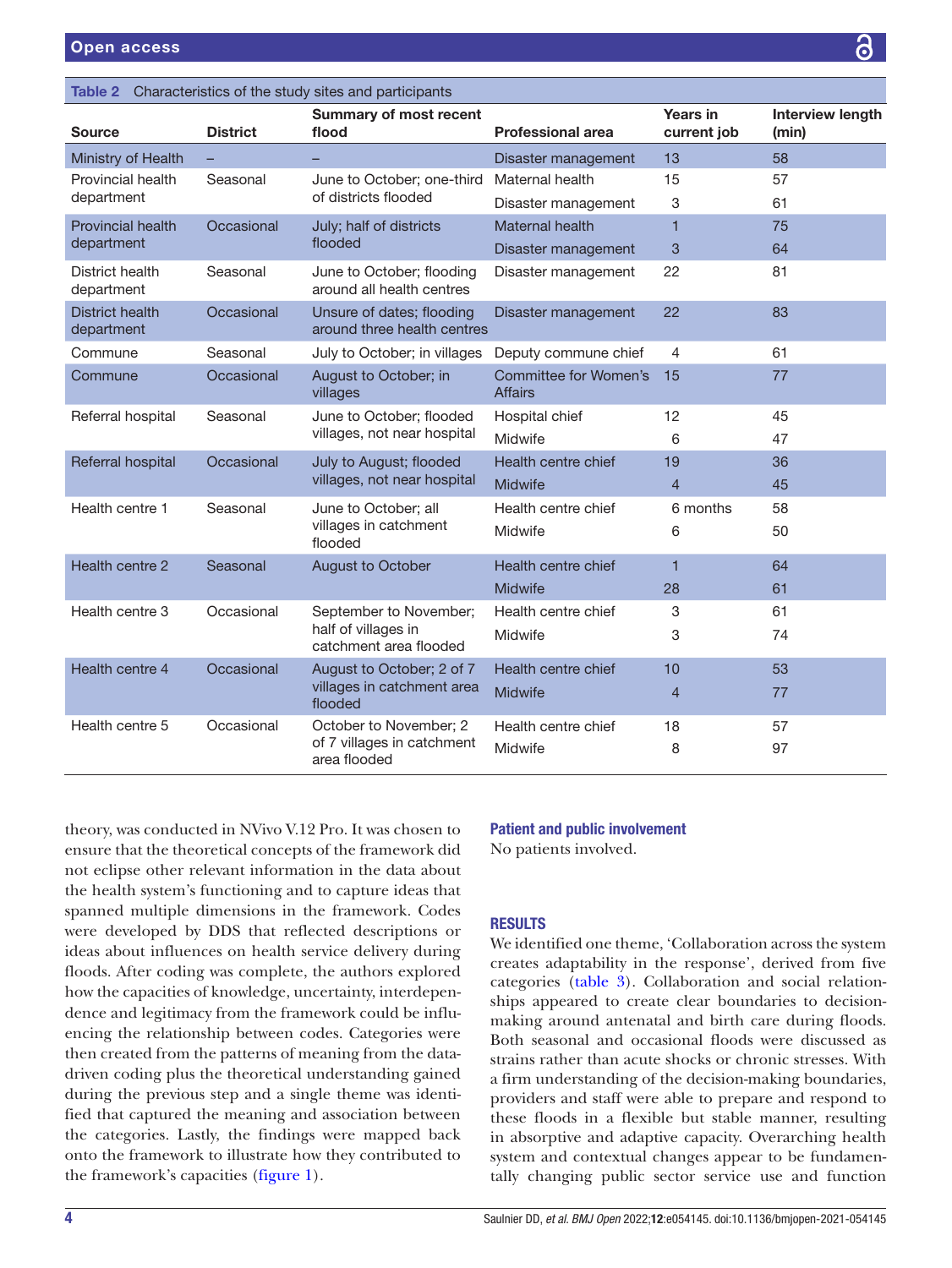

<span id="page-4-0"></span>Figure 1 A visual representation of the four dimensions of resilience and the system's capacity to absorb, adapt and transform as they relate to the main theme using health centre outreach services for antenatal and childbirth care during a flood as an example.

during floods, potentially transforming the system and the impact of floods themselves.

We illustrate the relationship between the theme and the Dimensions of Resilience Governance framework in [figure](#page-4-0) 1, followed by a description of the categories informing the theme. The four dimensions feed into the process outlined in the theme, showing how boundaries on decision-making are contributing to preparation and response to modest seasonal and occasional floods, helping to create the capacity to absorb, adapt and transform.

# 'Floods just another strain on services'

Participants did not perceive seasonal or occasional floods as a threat to health service functioning. Instead, they were part of a larger constellation of constant pressures on service delivery. Providers and health department staff in both districts described pregnancy, childbirth and other health problems during floods as routine and 'nothing serious'. They note that antenatal and childbirth services usually functioned as normal during both types of floods. Changes over time, like better roads,

| Theme                                                                   | <b>Categories</b>                                                                                                                       | <b>Subcategories</b>                                                                                                             |
|-------------------------------------------------------------------------|-----------------------------------------------------------------------------------------------------------------------------------------|----------------------------------------------------------------------------------------------------------------------------------|
| Collaboration across the system<br>creates adaptability in the response | Floods just another strain on service<br>delivery<br>Facilities and health departments able to<br>calibrate and manoeuvre to make flood |                                                                                                                                  |
|                                                                         | routines work for them                                                                                                                  |                                                                                                                                  |
|                                                                         | Working in the same direction during<br>floods                                                                                          |                                                                                                                                  |
|                                                                         | Engaging in local governance to fulfil a<br>duty to the community during floods                                                         | Health centres becoming obsolete during<br>floods<br>Believing in the value of the system during<br>floods                       |
|                                                                         | Creating relationships to successfully<br>respond to floods                                                                             | Health centres as the linchpin for the<br>health response to floods<br>Social relationships can challenge<br>information sharing |

<span id="page-4-1"></span>Table 3 The theme, categories and subcategories describing the influences on public sector antenatal and childbirth health services during floods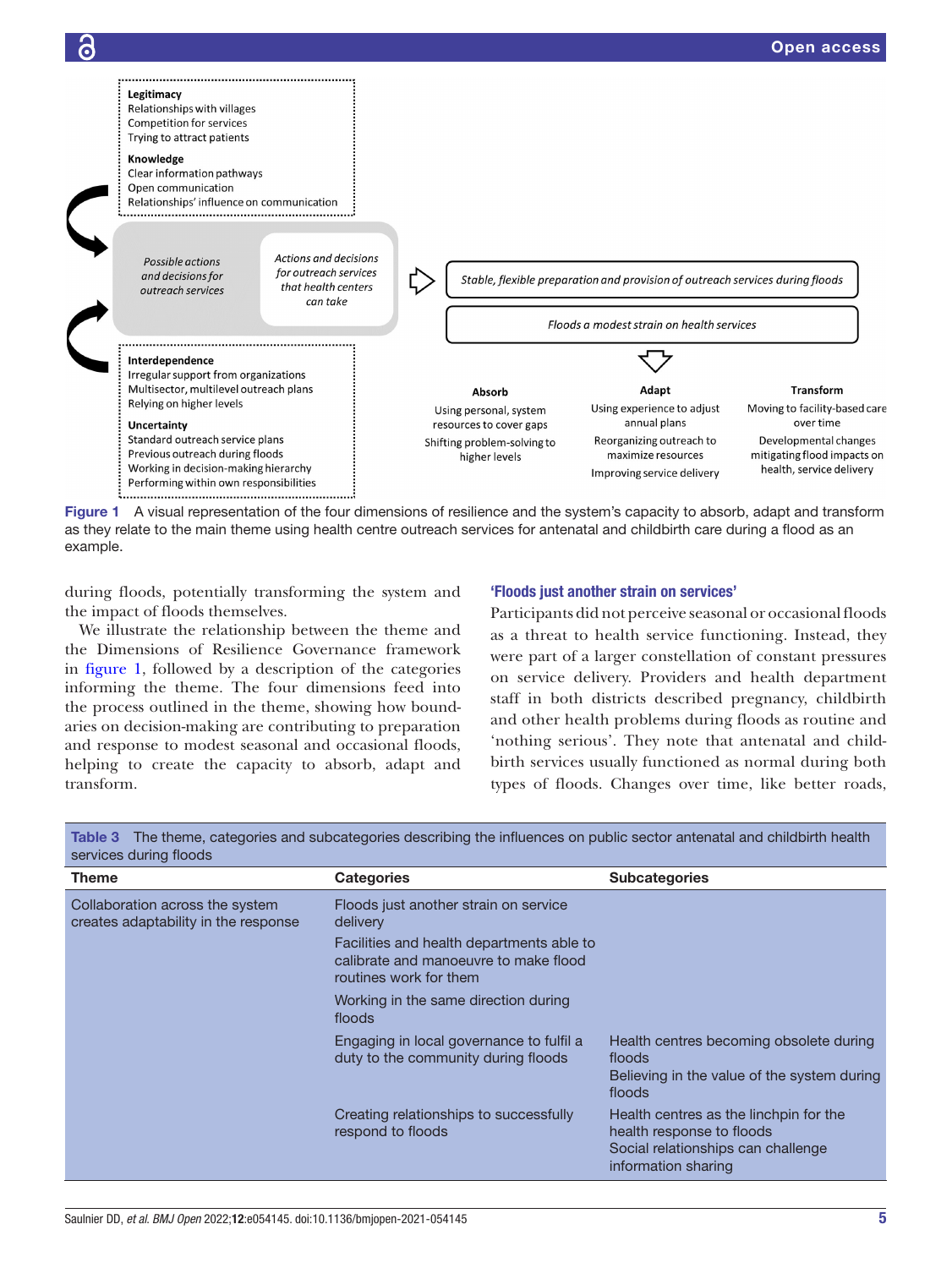let participants feel that floods were no longer a major threat:

The floods are not so big that we have to focus on them so much. They're not big to the point of an emergency. (Interview 7, provincial health department)

Participants described numerous, persistent challenges to service delivery that were independent of flooding. They included (1) slow, unreliable referral systems, (2) inadequate professional training, (3) heavy workloads and staff shortages, (4) unintegrated and undependable support from not-for-profit organisations, (5) poor or inaccurate health and system performance information, and (6) a slow and unresponsive process for requesting funds, resources and help from higher levels of the health system. Floods exacerbated these challenges but everyday strains on service provision subsumed the effect of floods:

There's no shortage of medicine [during floods]. The hospital had bought and stored it at the hospital so that there are no shortages happening. It's just that there's no leftover money to encourage the staff. (Interview 20, referral hospital midwife)

# 'Facilities and health departments able to calibrate and maneuver to make flood routines work for them'

Staff at facilities and departments reviewed the standard flood response plans each year. Together with flood warnings and their experiences from previous floods, participants in both districts discussed how they knew the routines for preparing. They began to actively prepare in the months and weeks preceding the expected floods:

All the plans are already written […] We have planned what to do, we have all events organised, and we just follow accordingly. We have written everything into the yearly plan, arranged it by month as well. And if there's a flood, we have listed down already what we need to do, what to buy, and so on. (Interview 2, health centre chief)

According to participants, facilities and health departments in both districts calibrated their plans and routines to fit different scenarios, and flexibly manoeuvred during flood response. They adapted the standardised plans formulated for disasters—to fit large and small scale floods in each district. The adaptions were based on previous experience and scenarios they might encounter. The plans used strategies like: (1) diverting clinical staff between facilities and health departments to cover shortages or supplement outreach teams, (2) using discretionary budgets to prepare or respond, (3) piggybacking on the non-health response to floods, and (4) choosing how to organise outreach for flood-related care:

We have a boat, it's even a motorboat. It costs more to transport the boat to the [flooded] area than it does to rent a local boat there. We ride a motorbike and then ride on the boat with the locals. It costs less. (Interview 18, district health department)

#### 'Working in the same direction during floods'

Facility chiefs and health department staff described a multilevel, multisectoral flood response in both districts. Bigger floods required a larger response and more organisation at the provincial level with external sectors. Participants knew that they could not control problems outside the health sector that affected health or their work during floods and needed to trust other sectors and higher authorities to find solutions:

There'res only the commune and the district that could solve the problem [of difficult travel during floods]. They [facility staff] can only complain to us but we can't do anything about it at all. For problems regarding the road, only the commune can make a plan and ask that the province supports it. (Interview 8, referral hospital midwife)

Participants noted that they had to collaborate between levels of the health system to keep facility-based services and clinical outreach functional during floods. They relied on higher organisational levels of the health system to be responsible for problem solving or to help with supplies, staff and expertise. They were free and able to contact higher levels for help, and described a strong sense of teamwork across levels when responding to floods:

When there's a big flood, the district will have to visit the flooded areas every day to see the people's situation, how they are living, is there any clean water for them to use, any diarrhea, are there any health centre staff to help them with their health problems or not? Everyone is enthusiastic when there's a big flood, both the provincial level and district level. (Interview 10, district health department)

While free to ask for help, participants described clear limits to their decision-making. They stayed within the boundaries of their designated role when preparing and responding to floods. Their superiors made and approved most decisions about responding to bigger floods, noted in particular by midwives and health department staff:

The decisions that I can make during a disaster without asking the upper level to help are none. During a disaster, you have to depend on the upper level. I have to report to them because we cannot work alone. (Interview 9, provincial health department)

## 'Creating relationships to successfully respond to floods'

Health department staff and providers were able to share information and keep facility-based care and outreach services functioning during floods, facilitated by their relationships with each other and the community.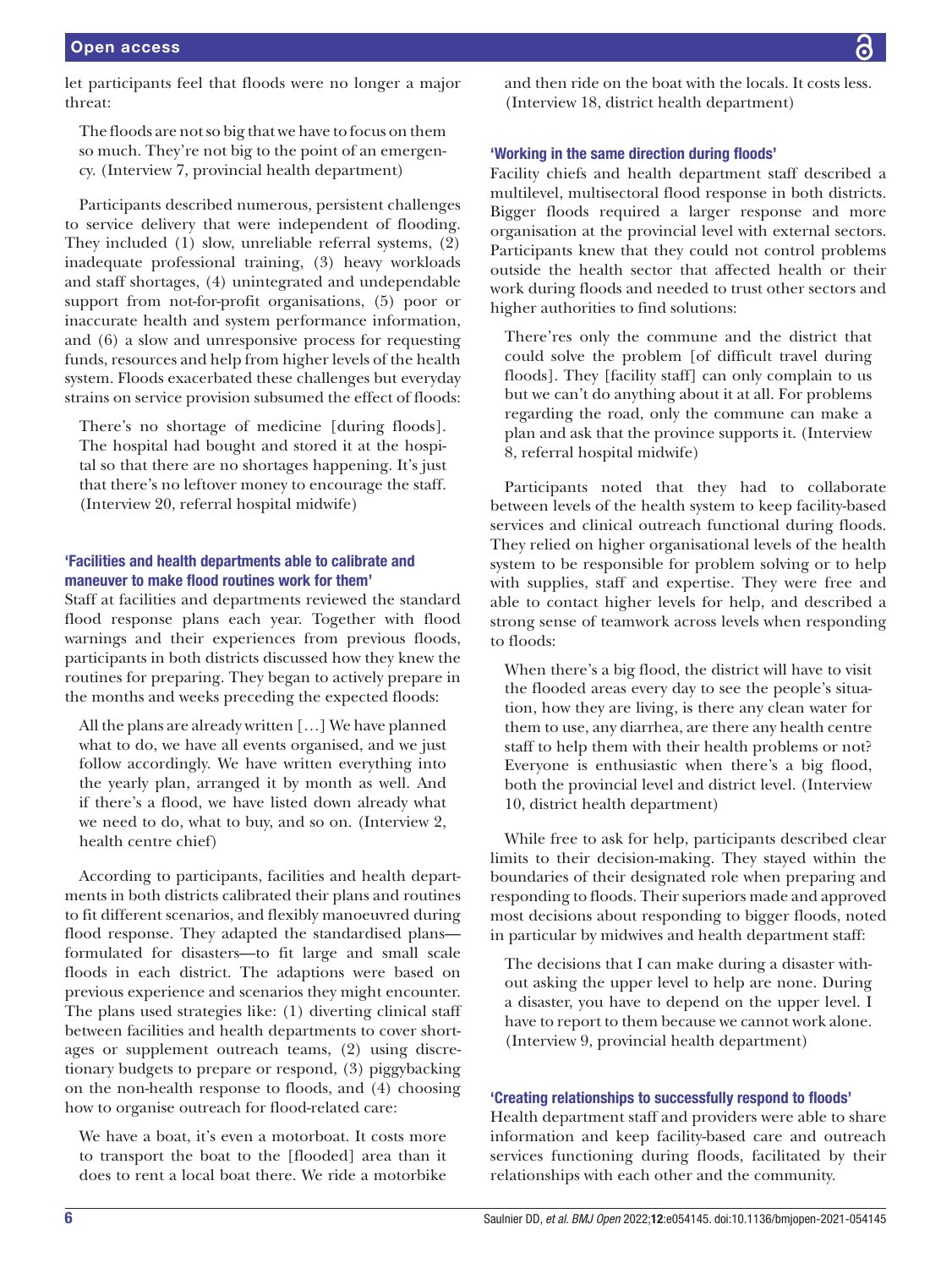Health centres as the linchpin for the health response to floods

Participants saw the existing relationships between health centre staff and the community as crucial for providing health services during floods. Health centre staff worked to keep outreach and facility-based services functioning smoothly during floods. For example, they would pay out of pocket for gasoline or reimburse village leaders for emergency phone calls. Health centre staff felt that the community's knowledge of health risks and strategies to stay healthy during floods made it easier to provide services:

The health centre doesn't have a boat, not even a tuk tuk [to transfer patients during floods]. The women need to have their own boats. The villagers are very smart. They know that they need to have a boat with them when they come for antenatal care. (Interview 14, health centre midwife)

Health centres and departments needed villages to supply information on their health and the severity of the floods in their area so that they could respond appropriately. According to participants, health centres needed to negotiate with commune and village leaders to allow health department staff to enter to villages during floods:

Before we go to any village, we inform the health centre to inform [the local authorities]. If you don't inform them, they won't know what you're doing and there will be trouble. If it's before an election, you would have to be even more careful. (Interview 18, district health department)

#### Social relationships can challenge information sharing

Participants described flood and health information as accessible to staff across all levels of the health system, structured to flow up or down from the village to the national level. Contact networks were openly accessed, regardless of rank or role. Open communication and information sharing meant contact was often between individuals rather than roles:

Before they [the health centre] transfers a case here, they will call us. They call the hospital, there's a telephone there. Sometimes they contact [the hospital chief] directly. Sometimes they call any staff that they know here. (Interview 20, referral hospital midwife)

Personal and social relationships could hamper access and information sharing between individuals. Lower ranking staff in health departments and facilities, like midwives, only received information about how their facility would respond to floods on a 'need-to-know' basis. Participants explained that they were more willing to contact known, trusted individuals for information or help. Without trust, participants felt obligated to follow-up on information themselves to ensure it was correct:

Sometimes, the information that is available is not clear. Then we have to go to the community for an

assessment. Like in the past, we had information from the National Committee for Disaster Management that there were deaths [during the flood] but then when I went there, they [the health department] said there were none. So, it's hard*.* (Interview 23, Ministry of Health)

# 'Engaging in local governance to fulfil a duty to the community during floods'

Staff at the health centres remained engaged in holding themselves accountable for the care they delivered. They described feeling a professional duty and responsibility to the community's health during floods, despite feeling progressively less relevant in a changing landscape.

#### Health centres becoming obsolete during floods

Participants described health centres as struggling to compete for services with private facilities and public hospitals regardless of floods. Health centre providers noted that more women now chose facilities with better services and resources and expressed difficulty understanding why they were losing relevance:

It's not because there's a flood or not [that they go to the hospital to deliver]. We care for them since the first month to the eighth or ninth month, then they disappear. When it's an appointment date, they miss it. Then after four or five days, they carry the baby here. I ask where was the baby born? It was born at the public hospital. I ask why not at [my health centre]? They wanted to give birth there. That's their choice. (Interview 1, health centre midwife)

Health centre participants felt obligated to focus on facility-based services rather than outreach for floodrelated care and felt tied to their facilities during floods. They had to prioritise staff, funds and equipment for the health centre, and felt less able to provide comprehensive antenatal outreach during floods:

We have only one electric generator that is used at the health centre. So we cannot take that into the village [during outreach]. If we do, when people come to the health centre for treatment, then we can't provide full services to them. (Interview 4, health centre midwife)

As a result, clinical outreach during floods began when community members could no longer reach the health centres and focused on preventing communicable diseases.

#### Believing in the value of the system during floods

During floods, health centres described attempts to increase demand at their facilities using schemes like waiving service fees and promoting facility-based care. They actively attempted to improve service quality at their facilities, for instance, by holding providers accountable for perceived poor treatment of patients.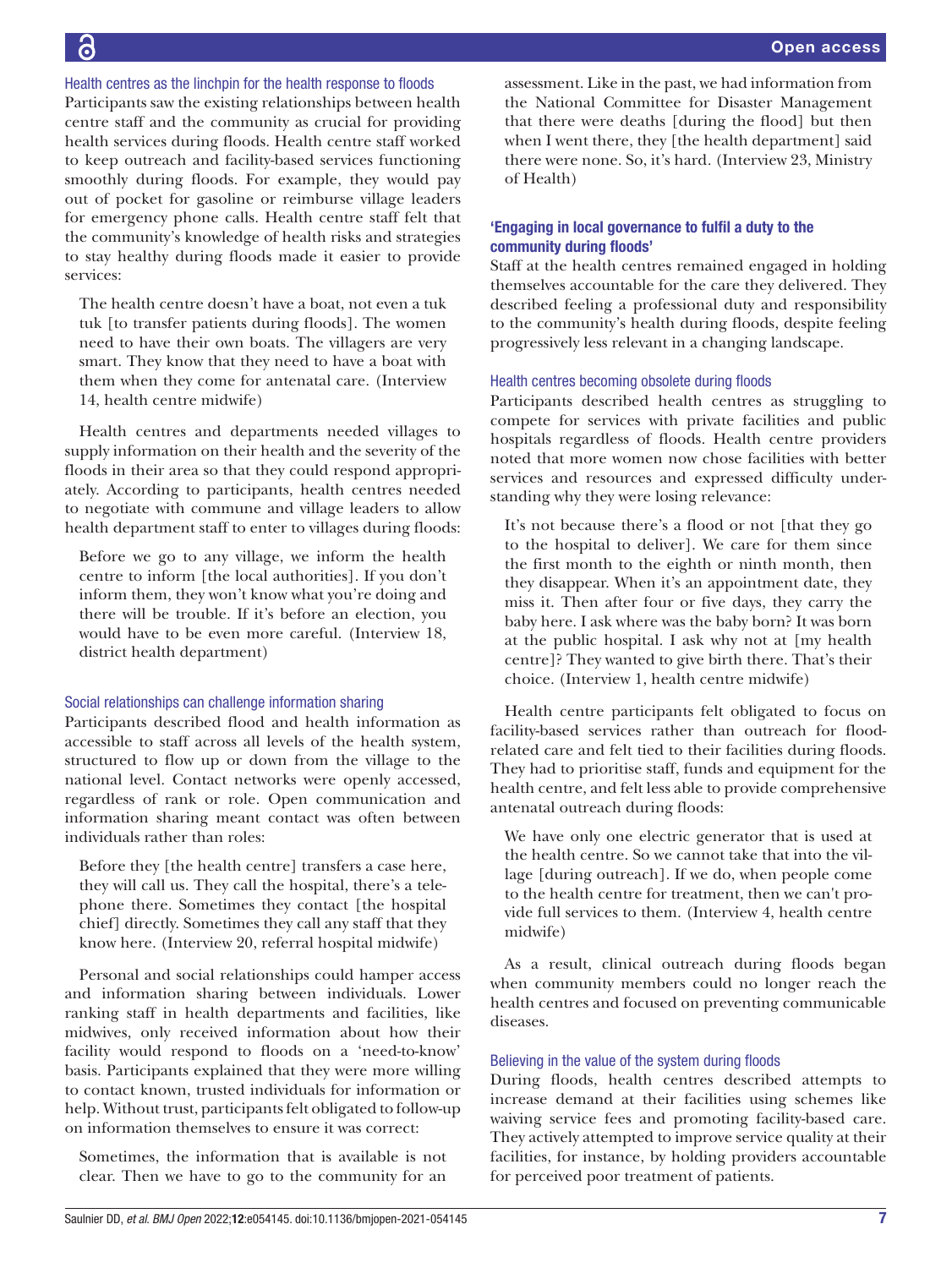Providers and health department staff felt pride in their work and a professional duty to serve the community, despite the persistent challenges described earlier. When faced with floods, they discussed sharing a common goal of helping the system work as it should, regardless of potential challenges. This echoed earlier expressions about relying on higher levels of the health system and the community to take responsibility:

Cases of [women] unable to deliver, we never have them. We don't have any issue with it because we have the network to help her on time. If there are any problems, the village and commune chiefs have my phone number and the district head's phone number, if the patient needs an ambulance to take her from home. (Interview 19, hospital chief)

#### **DISCUSSION**

This qualitative study highlights the importance of understanding the practices that enable health service provision during flooding. The results show an adjustable approach to preparing and responding to floods. The approach is grounded in collaboration and relationships across the system that set boundaries around actions and decisions, giving the system the capacity to adapt and absorb floods. This approach was similar between the seasonal and occasionally flooded districts, despite the difference in flood frequency. Health system strengthening initiatives and developmental changes in Cambodia, like reforms to promote and improve facility-based maternal health services and better roads, have transformed the health system context over time. The boundaries around actions and decisions, coupled with the transformative changes, had led to a system that is capable of maintaining pregnancy and childbirth services during floods, and one that views floods as strains rather than shocks.

The absorptive and adaptive capacities were characterised by the health facilities' ability to prepare and respond to seasonal and occasional floods in a stable but flexible way, with support from the health departments. Transformative capacity was not readily reported by the participants. Some changes in the structure or functioning of the system, such as the general shift to facility-based antenatal and childbirth care, were not explicitly linked to flooding. If the three capacities are seen as 'different perspectives of the same reality', $\frac{15}{15}$  stability and flexibility are both necessary:  $\frac{1333}{33}$  stability to cushion against shocks and let coordinated actions emerge, and flexibility to change and adapt. In our results, previous experience and planning created the stability to absorb and adapt, and the flexibility to continue adapting to the current flood if needed.

A driver of the stability and flexibility appeared to be the relationships between individuals and groups that delimited actions and decision-making for services during floods. Health systems are populated by health workers and community members with the power to

make choices, and the social networks, relationships and collaborations among them have been identified as influencers of resilience.[13 15 26 33 34](#page-8-11) In this study, relationships influenced how knowledge was collected and shared during floods. Being able to rely on higher levels and other providers or staff was fundamental to the interdependent preparation and response described by the participants. Understanding the boundaries of the decision-making space appears as a key component to taking action, as seen in a study of decision-making in Uganda. $35$  In the context of the Cambodian health system, where decision-making is already hierarchical,  $3637$ top-down leadership may have helped counteract uncertainty when responding to floods; during floods, participants focused on actions and decisions within their own responsibilities, shifting decisions beyond their remit upwards in the hierarchy. However, further work would be needed to understand and compare the effects of hierarchy on uncertainty and decision-making in nonhierarchical contexts.

The descriptions by health centre providers of their close, positive relationships with local community members contrast with their descriptions of a steady decrease in visits to health centres. An earlier study on community management of pregnancy and childbirth during floods identified a low degree of trust and sense of ownership in health centres among community members.<sup>38</sup> In this study, participants described trying to increase trust and demand for services year-round, regardless of floods. This could be linked to their perception of floods as a strain to the system rather than a shock. The main challenge identified during floods was not coping with or responding to health needs, but how the usual conditions of the public health system constrained the quality or quantity of care the public health system could give. Without a strong basis of trust and quality when floods were not present, there may have been fewer incentives for community members to visit public health centres during floods, when barriers to care were higher.<sup>[38](#page-9-12)</sup> Still, the participants appeared to have a strongly anchored belief in their roles and the care they provide, and were able to build relationships with community members, which may be seeds for constructing a more legitimate system.[12 34 39 40](#page-8-12)

Further differentiating the concepts of shocks and stresses could be useful to understand how characteristics of resilience might vary depending on what challenges a system faces. $13\overline{41}$  Both seasonal and occasional floods were described as a strain on the health system—acute, external events that were also chronically repetitive in nature and aggravated existing everyday challenges bridging current definitions of shocks and stresses.<sup>14</sup> This suggests that the normal pattern of floods in the districts is not a major challenge to the health services. Since floods are projected to gradually become more frequent with climate change, this is an argument for promoting the concept of everyday resilience towards repeated seasonal and occasional floods, which can in turn promote resilience to more acute, extreme shocks.<sup>35</sup>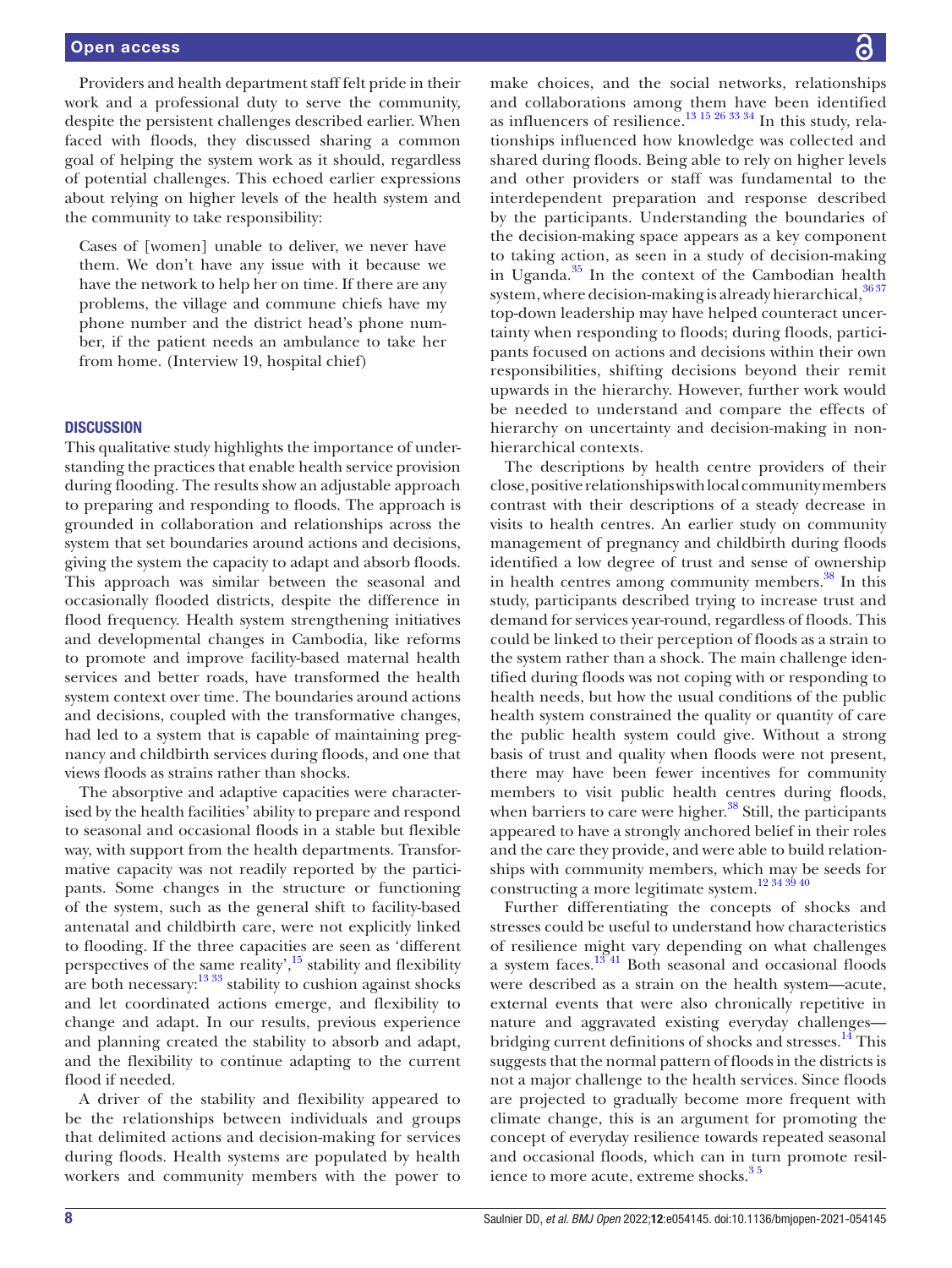#### Study limitations

Some desirability bias is likely present among participants at higher levels of authority, such as the health departments, when it was harder to achieve depth and capture informal views than with lower level participants. Interviews with the participants who were previous students of a data collector were checked for respondent and researcher biases; there were no clear differences. Interviews that gave practical examples of participants' rationale for their actions during floods were considered higher quality in the study. Using a nascent conceptual framework with overlapping dimensions meant data had to be abstracted to a high degree during analysis. We dealt with this by using a data-driven approach during coding and then allowed the categories and themes to be influenced by the framework.

#### **CONCLUSIONS**

Public health facilities and health departments appeared to have the capacity to absorb and adapt to seasonal and occasional floods in Cambodia. The boundaries on decisions and actions and pre-existing flood plans for facilities and departments at multiple levels created stability and flexibility when preparing and responding to floods. The apparent success of the system in responding to floods leads us to conclude that strategies that enhance stability and flexibility may foster the capacity for health system resilience. However, the impact of the floods in this study was minor compared with persistent, system-wide challenges to health service functioning. Health systems that are chronically strained by repeated external events may benefit most from health system strengthening efforts to everyday challenges that can pay off during stronger shocks.

Acknowledgements The authors would like to thank all the clinicians and staff who gave their time to take part in this study. We also thank the data collectors for their outstanding work, Sophea Men for her translation of the transcripts and Vannarath Te for his contributions during piloting.

Contributors DDS, IP, CH, HMA and JvS designed the study. DDS and DT led the data collection. HMA took part in the piloting. DDS is the guarantor, and led the data analysis and wrote the manuscript with input from all coauthors. All authors agreed on the final version of the manuscript.

Funding This work was supported by the Swedish Research Council (Dnr: 2016-05678).

Competing interests None declared.

Patient consent for publication Not applicable.

Ethics approval This study involves human participants and was approved by the National Ethics Committee for Human Research in Cambodia (NECHR, 204 and 276) and the Swedish Ethical Review Authority (Dnr: 2019-02458).

Provenance and peer review Not commissioned; externally peer reviewed.

Data availability statement No data are available. This is a qualitative study of a small, specific population in two unique geographic regions of rural Cambodia. Making the full data set publicly available could potentially breach the privacy that was promised to participants when they agreed to take part and the ethics approval granted from the National Ethics Committee for Human Research in Cambodia and the Swedish Ethical Review Authority. Therefore, the authors will not make the full transcripts available to a wider audience.

Supplemental material This content has been supplied by the author(s). It has not been vetted by BMJ Publishing Group Limited (BMJ) and may not have been peer-reviewed. Any opinions or recommendations discussed are solely those of the author(s) and are not endorsed by BMJ. BMJ disclaims all liability and responsibility arising from any reliance placed on the content. Where the content includes any translated material, BMJ does not warrant the accuracy and reliability of the translations (including but not limited to local regulations, clinical guidelines, terminology, drug names and drug dosages), and is not responsible for any error and/or omissions arising from translation and adaptation or otherwise.

Open access This is an open access article distributed in accordance with the Creative Commons Attribution 4.0 Unported (CC BY 4.0) license, which permits others to copy, redistribute, remix, transform and build upon this work for any purpose, provided the original work is properly cited, a link to the licence is given, and indication of whether changes were made. See: [https://creativecommons.org/](https://creativecommons.org/licenses/by/4.0/) [licenses/by/4.0/](https://creativecommons.org/licenses/by/4.0/).

#### ORCID iDs

Dell D Saulnier <http://orcid.org/0000-0001-7761-0737> Claudia Hanson <http://orcid.org/0000-0001-8066-7873>

#### **REFERENCES**

- <span id="page-8-0"></span>1 Word Health Organization. *Maintaining essential health services: operational guidance for the COVID-19 context*. Geneva, Switzerland: Word Health Organization, 2020.
- <span id="page-8-1"></span>2 Buonsenso D, Cinicola B, Kallon MN, *et al*. Child healthcare and immunizations in sub-Saharan Africa during the COVID-19 pandemic. *[Front Pediatr](http://dx.doi.org/10.3389/fped.2020.00517)* 2020;8.
- <span id="page-8-2"></span>3 Kruk ME, Myers M, Varpilah ST, *et al*. What is a resilient health system? Lessons from Ebola. *[Lancet](http://dx.doi.org/10.1016/S0140-6736(15)60755-3)* 2015;385:1910–2.
- 4 Haldane V, Ong S-E, Chuah FL-H, *et al*. Health systems resilience: meaningful construct or catchphrase? *[Lancet](http://dx.doi.org/10.1016/S0140-6736(17)30946-7)* 2017;389:1513.
- <span id="page-8-9"></span>5 Barasa EW, Cloete K, Gilson L. From bouncing back, to nurturing emergence: reframing the concept of resilience in health systems strengthening. *[Health Policy Plan](http://dx.doi.org/10.1093/heapol/czx118)* 2017;32:iii91–4.
- <span id="page-8-3"></span>6 IPCC. *Global warming of 1.5°C. An IPCC special report on the impacts of global warming of 1.5°C above pre-industrial levels and related global greenhouse gas emission pathways, in the context of strengthening the global response to the threat of climate change, sustainable development, and efforts to eradicate poverty*, 2018.
- <span id="page-8-4"></span>7 Watts N, Adger WN, Agnolucci P, *et al*. Health and climate change: policy responses to protect public health. *[Lancet](http://dx.doi.org/10.1016/S0140-6736(15)60854-6)* 2015;386:1861–914.
- <span id="page-8-5"></span>8 Watts N, Amann M, Ayeb-Karlsson S, *et al*. The Lancet countdown on health and climate change: from 25 years of inaction to a global transformation for public health. *[Lancet](http://dx.doi.org/10.1016/S0140-6736(17)32464-9)* 2018;391:581–630.
- <span id="page-8-6"></span>9 Whitmee S, Haines A, Beyrer C, *et al*. Safeguarding human health in the Anthropocene epoch: report of the Rockefeller Foundation–Lancet Commission on planetary health. *[The Lancet](http://dx.doi.org/10.1016/S0140-6736(15)60901-1)* 2015;386:1973–2028.
- 10 Curtis S, Fair A, Wistow J, *et al*. Impact of extreme weather events and climate change for health and social care systems. *[Environ](http://dx.doi.org/10.1186/s12940-017-0324-3)  [Health](http://dx.doi.org/10.1186/s12940-017-0324-3)* 2017;16:128.
- 11 Salas RN, Jha AK. Climate change threatens the achievement of effective universal healthcare. *[BMJ](http://dx.doi.org/10.1136/bmj.l5302)* 2019;366:l5302.
- <span id="page-8-12"></span>12 Hanefeld J, Mayhew S, Legido-Quigley H, *et al*. Towards an understanding of resilience: responding to health systems shocks. *[Health Policy Plan](http://dx.doi.org/10.1093/heapol/czx183)* 2018;33:355–67.
- <span id="page-8-11"></span>13 Barasa E, Mbau R, Gilson L. What is resilience and how can it be nurtured? A systematic review of empirical literature on organizational resilience. *[Int J Health Policy Manag](http://dx.doi.org/10.15171/ijhpm.2018.06)* 2018;7:491–503.
- <span id="page-8-7"></span>14 Turenne CP, Gautier L, Degroote S, *et al*. Conceptual analysis of health systems resilience: a scoping review. *[Soc Sci Med](http://dx.doi.org/10.1016/j.socscimed.2019.04.020)* 2019;232:168–80.
- <span id="page-8-8"></span>15 Bene C, Wood RG, Newsham A. *IDS Working Paper 405. Resilience: new utopia or new tyranny? Reflection about the potentials and limits of the concept of resilience in relation to vulnerability reduction programmes*. Institute of Development Studies, 2012.
- 16 Naimoli JF, Saxena S. Realizing their potential to become learning organizations to foster health system resilience: opportunities and challenges for health ministries in low- and middle-income countries. *[Health Policy Plan](http://dx.doi.org/10.1093/heapol/czy100)* 2018;33:1083–95.
- <span id="page-8-10"></span>17 Ministry of Health. *National strategic plan on disaster risk management for health, 2015-2019*. Ministry of Health Cambodia, 2015.
- 18 National Committee for Disaster Management, Ministry of Planning. *Strategic national action plan for disaster risk reduction: 2008-2013*. Ministry of Planning Cambodia, 2008.